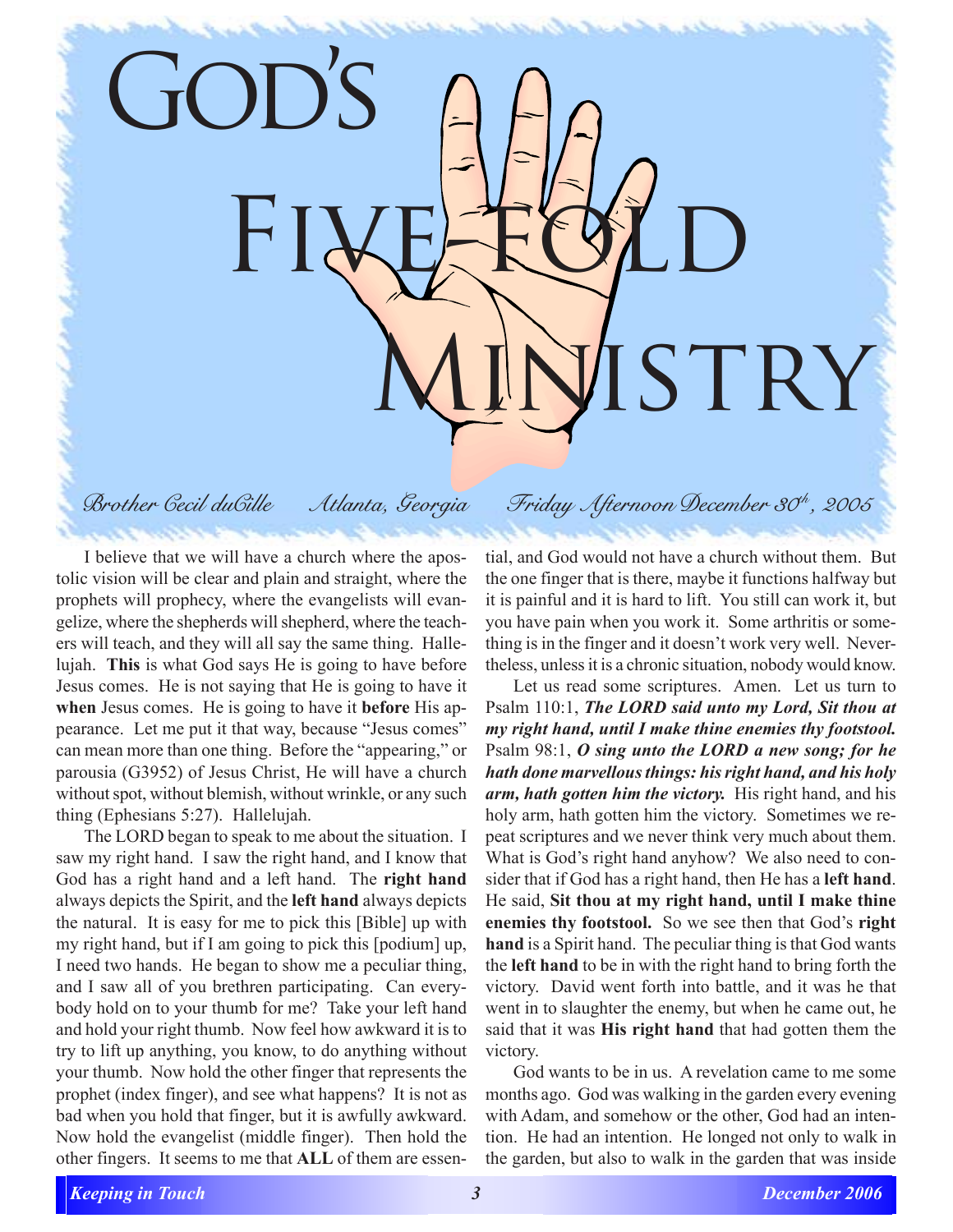of Adam. God wanted to be **in** Adam. Now, Adam, he was walking with God in the evening. Did it ever occur to you that none of us know how long that happened? We do not know how long it happened. All we know is that there was a relationship between God and man wherein was all the perspicacity, the perceptiveness of man, the ability to perceive, to know, to understand, to see, and to be fully conscious of both spiritual and natural. THAT ability was in Adam, for we understand from medical science that the portion of the brain that is used is quite small compared to the total mass. It was not so in the beginning. Adam lost about 75% of his brain when he fell. There is a part of us that isn't used at all - the ability to perceive.

A while ago, when we were praying, I saw people

moving up and down in here. Some of them started getting mad when some of you were surrendering yourselves to God, and they walked out. God said, "If you will resist the devil, he will flee from you" (James 4:7). And the Word of God says that one day, when the Sons of God gathered together, Satan came **also** (Job 1:6, 2:1). Did you ever understand that the Bible used the word **also**? *…the sons of God came to present themselves before the LORD, and Satan came also among them.* When we gather together, there are things in us that do not please God. There are spirits in us, there are movements in us that are not of God. When you begin to praise God, these things begin to leave! Do you know why? Because darkness cannot stand when light comes in, and the moment that you open up yourself to God, light begins to flood into you and ev-

erything that is not of God begins to leave. Sometimes their movement motivates your feet to carry them out of the light. Sometimes they will leave on their own and wait outside the door for you. When you get outside, then you get back your idiosyncrasies, your bad ways. God is saying to us that something is happening to us at **this time**, in **this age,** to **this people**, and **He wants a people to be awake and alive!** Hallelujah. I could not always see. At one time, I was as blind as anybody else. But then, when Jesus came into my life, the first thing I saw was Jesus. The first thing that I saw in my Christian life was Jesus. Now, you know that Jesus is here today. Is anybody here seeing Him? Are you seeing Him? We just perceive Him. We believe that He is here. We know that He is here.

When I became a young Christian, I accepted Jesus with all my heart, because before that experience I didn't know that He was alive. All of a sudden, I became conscious of Jesus Christ being alive, because He walked into my room, took away my gun, and began to minister to me. As far as I was concerned, that was reality. Then, I didn't know better, I thought that I should see Him with my eyes, my natural eyes, for He manifested to me with my natural eyes. So I began to talk with Him and deal with Him on a natural plane. Then reality for me became different than reality for other people. For me, reality was seeing Jesus and talking to Him. When I went to the minister about my visitation, he said, "NO! NO! NO! It is the devil that you are talking to." So I said, "Well, could the devil take away my sins? Could the devil stop me from drinking? Could the devil stop me from lying? Could the devil do this to

me in order to catch me?" The minister said, "NO! NO! NO! If the devil even tried, he could not do righteousness." On that point his theology was right. "If the devil even tried, he could not do righteousness." So, I said, "Okay. It must be God."

The reality that God is bringing us into at this time is the reality of the ministry, the **hand**. God put a fivefold ministry into the world, and the five-fold ministry is in the church. God does not want to walk **with** you. He wants to walk **in** you. The Spanish have a way of saying, "vaya con Dios"(walk with God). It is no longer walk with God. It is no longer the Adam manifestation. He wants the Christ manifestation. **God wants to walk in you**. Let's prove it. I think it is in II Corinthians where God blessed a man named Paul, and He gave him to us. The man began to see the beauty and the glory of

God in the Old Testament, as no other man that we have known. Paul was seeing by the Spirit the reality of Christ, and he experienced the awaking of the mind of man to the presence of God. That is what we are talking about, and is what we need today. II Corinthians 6:16, *And what agreement hath the temple of God with idols? for ye are the temple of the living God; as God hath said, I will dwell in them, and walk in them; and I will be their God, and they shall be my people.* So it is the **inner** walking of God in us that is designed to make us the **hand of God**. This is the **Candlestick** operation. The Candlestick is hollow in the middle, and the oil is poured down into it and comes up to a level in the seven lamps, and the wicks go down into the lamps and they are lighted. **Oil** represents the **Holy Spirit, gold** is the **divine nature**, and the **wick** is **humanity**. **Humanity dipped into divinity** - the oil seeps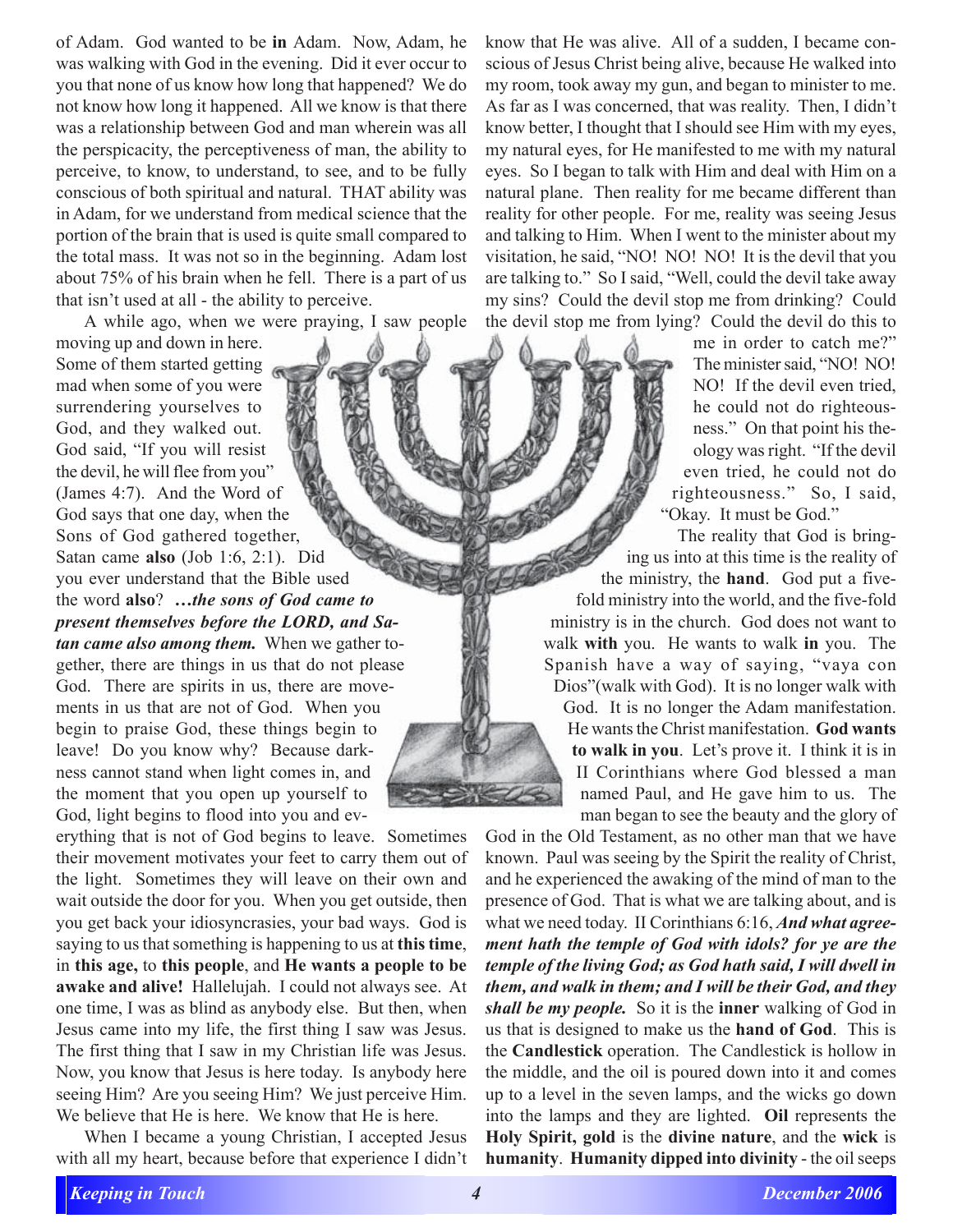into the wick so that the wick becomes totally saturated, and that oil is going to prevent that wick from burning. You can use a wick in a lamp for a long time because of the oil that is in the lamp. The Spirit of God must permeate your being and take a hold of you, in order for you produce God.

What God is saying in this illustration of the Candle-

stick is that the five-fold ministry is not always what we think it to be. We are looking at the five-fold ministry as the brothers and sisters who function in the preaching and the teaching and so on. **That is not it!** What it IS is that **EACH OF YOU** is a part of this five-fold ministry. You have some silent parts that support the rest. You are not seeing my liver, my heart or my lungs, but you are seeing the manifestations of those organs. Do you understand? So the silent members inside are even much more important than the ones that you can **see** function. Amen. So

what God is saying is that His right hand and His holy arm are not only the Spirit of God who works **in** you, but you become a part of the hand of God because you lift together with God. There is no way that one hand could have lifted that podium like that. For the podium to be lifted like that, it takes two hands, one on both the left and right edges.

*Apostolic Bar*

God needs you and He anoints you for a specific purpose and for that purpose only.

**.** Now, let us look at the ministry. We hear about the **apostolic ministry**. We are talking about the thumb ministry. The thumb is the apostolic ministry. Now, the church must have an apostolic ministry or else it is a church without direction. God drew another picture for us. He drew a picture of the boards of the tabernacle. The boards in the tabernacle are kept in a straight line by one bar that runs from one end to another, and all are in complete order because the Spirit of God is in the board. Why did I say that? The bar there is not just wood, it is covered with gold. Don't you see? The bar is covered with gold, and it is the gold that makes it straight or else that bar would bow. The bar is 30 cubits long (a cubit is like a foot and a half). The temple cubit would be a foot and a half and a span. So we are talking about one long bar that is 45 feet long, plus 45 spans (each span is about four inches). A span is the width of your hand. We are not sure if it was the temple cubit or the natural cubit. Of course, the temple cubit was supposed to be bigger by a handbreadth than the natural cubit. So, the natural cubit would be what we would call about 18 inches, but the temple cubit would be like 22 inches. So, think of a bar that stretches approximately 60 feet long. It would bow. But it had gold on the outside,

and that bar kept the whole tabernacle standing like this [straight]. Let me tell you, brethren, do you know how thick the boards were? They were over six inches. You can imagine a board six inches wide and ten cubits high [15 feet tall], that thick [6 inches] with gold all around it. Can you imagine how heavy that must be? That is some weight! And it was standing on mortise and tenon. So the

> two legs went down, like man's legs, into the sockets, and that is what kept it standing. Therefore, from side to side it would be firm, but from the front to back, the boards would have the ability to sway forward and backward. The only thing that held it from going forward or backward was the **apostolic bar,** the middle bar covered with gold running from one end to the other.

> So you can see what has happened to the church. The church lost its apostolic vision when it began to reject the apostles of God and accepted

*Board and Socket* other apostles. That is why we are in the condition that we are in, because some of the ministry that is in the church is not ordained of God. Now, behind that apostolic bar, the Lord said that there are helps and governments (I Corinthians 12:28). It is very important that some of you are helps and governments in the church. You are not ordained to preach, except to preach with your life.

One day the Lord told Mavis that the women should preach with their works. "When they behold your chaste behavior" (I Peter 3:2). It brings correction to people when they can look at you and see how you live your life.

But there is a service that each of you must do and you must either come in to God's service now or be left out.

God had a time when He would allow a certain amount of slackness to be in the church. But at this

time, God is saying, "NO MORE SLACKNESS, MY PEOPLE MUST BE ONE!" **The only way that the people can be one is to be under the ministry.** Do you hear me? Not minister, but **ministry**. The ministry that God has put in you, you had better look after it. He says, "Wait upon your ministry"(Romans 12:7). If God endows you with a voice, sing! If God endows you with wisdom, use it for God. Do you understand? The ministry is a spiritual endowment that God puts upon the church. Every time two or three of them gather together, God gives them their portion. That ministry is supposed to stand and minister life to the world, not just to the church, but to the **world**. That is why God said if you don't behave at home, you can't come into the church and prophesy. If you talk and you use your mouth as a weapon out there on the job site or anywhere you are, don't bother to try to come to church

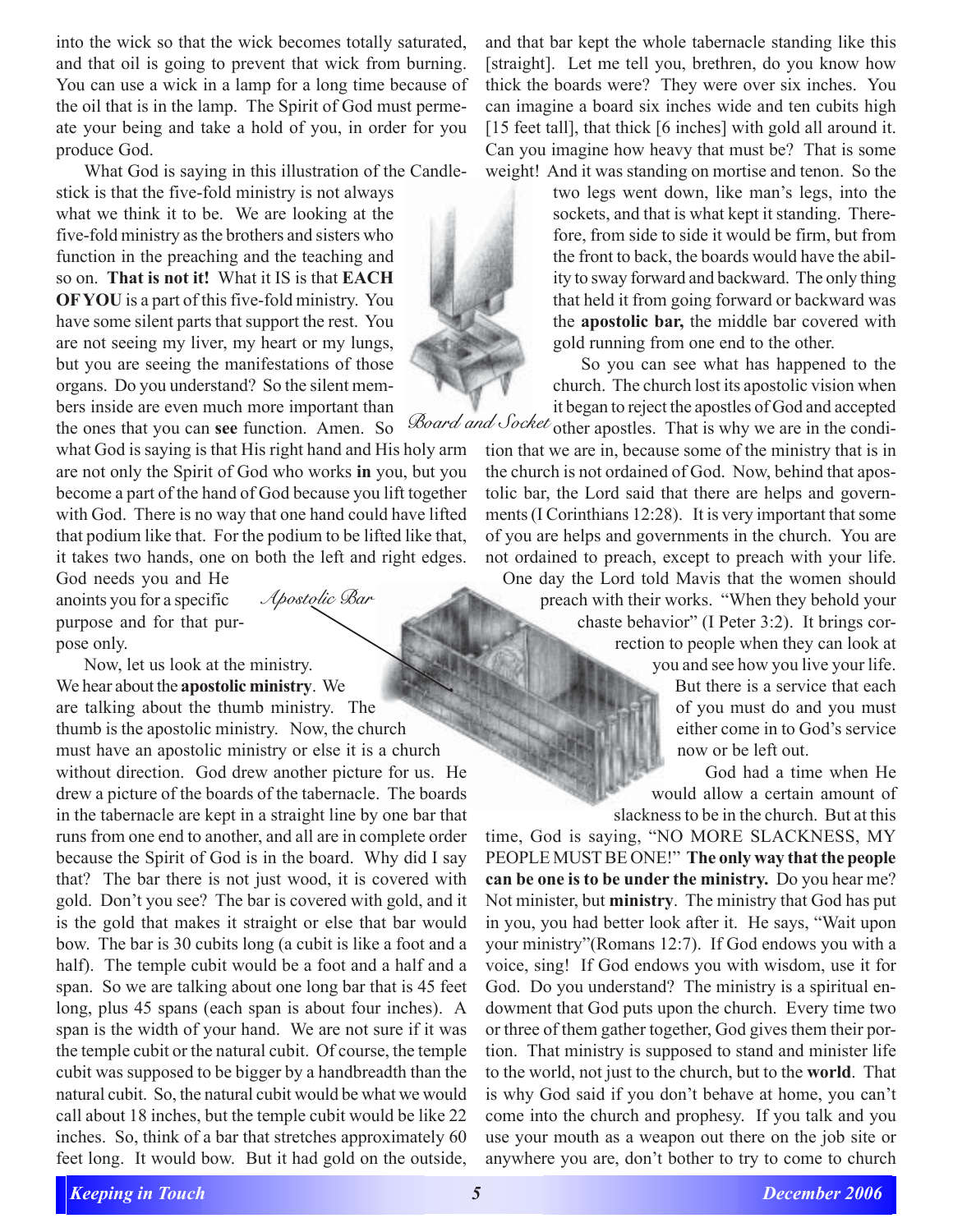and to speak the Word of the Lord. It will be contaminated. It will be mixed. God wants you to wait upon your ministry. Somebody says, "Well, what is my ministry?" That is **your** business! Go ask God. **Go ask God**. What do you do best? Jesus said to Matthew and Mark, "Come! Be a scribe unto the Kingdom of God." That means to say that the Kingdom of God needs scribes. The Kingdom of God needs people who can write, who will be able to take the Word and put it in places, and divide it up where people can be fed all over the world. The Kingdom message needs to go forth. Hallelujah!

Sister Terry found herself recently. She found herself recently and she just started writing like crazy. When she is not writing what she thinks in her mind, she is writing what she hears in the Body, and what the church is saying. What God told me to do is to take these machines (video equipment) and use them to record. Do you realize the blessing that you are to the people in America? People in Jamaica, Africa, ALL OF YOU? You are there manifesting. I didn't even say to George, "George, let's see if we can edit these tapes." Oh no! Everything that you have done is out there. Oh yes! I go out on the streets in Montego Bay, and people say, "There's the man! That's the man with the red cup!" I didn't even remember that I was drinking water out of a red cup while I was ministering. A man called up proudly, and started telling them what he heard on Channel 58 and said, "THAT'S the MAN!" I tried to get away from there quietly before they mauled me. But all of you are on there. One weekend (it was a holiday weekend), the people at the radio station wanted to have a holiday, so guess what they did? They put on Peter and left the station. He had been preaching on Saturday, the whole day, Sunday, the whole day, until Monday morning! When they came back to work, they changed the tape. They "Poor Me"

put on the first preaching where you see Peter JUMP! Praise be to God! Yes, Peter jumped! That is now what they have of him on tape. If he goes in to the Montego Bay Airport, people will point and say, "That is the man. That is the man that jumped in what we saw on Channel 58!" There was another time that they let him go for about 3 days. They put on the message down in Florida, and that message went on for three days straight, day and night. Hallelujah!

So, what we are talking about is the Candlestick operation, where you and God bring forth light. Now, you are idly saying, "Oh God! Poor me!" I've got a name for that. It's the "**poor me spirit.**" "Poor me! Poor me!" You are saying, "Poor me!" instead of doing what God wants you to do. When some of you get into trouble and start having problems, sin problems, it means that you are not practicing righteousness. You are not doing what God wants you to do, so He leaves you in the hand of the enemy to torment you. What God is speaking to me about is the five-fold ministry, and how the five-fold ministry is dished out here and there among the people. **Each person here has his own part of the ministry**. God will appoint a man and anoint him with the prophetic ministry, and **ALL** of you have the prophetic ministry in you. You all have a little part. Have you ever considered it? The Bible

couldn't even name it. It says, "diversities of operations" (I Corinthians 12:6). "Diversities of operations." It simply means that you have a dream, and the dream has a meaning to God's business, and God may give you one dream and give another one another type of dream. Like with our Brother George. He has one type of dream. He is always dreaming about his Father's house, which is God's house. He is always dreaming about the Post

Office, which, as far as I am concerned, the word postman in the Greek definitely means messenger. God is talking about His messenger, and He is talking about carrying the message here, and He is talking about carrying the message there. If God wants to tell George that we should go down the back side of Dubuque and preach to the disadvantaged, He sends him down there in a dream as a postman with letters to deliver. Do you understand how God

works? God is working with you, but you don't even know and you take it lightly. Now, if your mind is all corrupted, if your mind is filled with what **you** want (for example, somebody wants a husband or a wife), don't bother paying much attention to your dreams. Do you hear me? You just get cleaned up, because it is through your mind is the place through that God is going to minister to you. Amen.

Adam was here walking with God. Do you know God walks through certain parts of you? God walks through your head, walks through your body, and sometimes walks through your feet. Hallelujah! Oh yeah! God gets in your feet so that you can't stay still and you'll begin to jump and leap! He used to do that to the priest. When the priest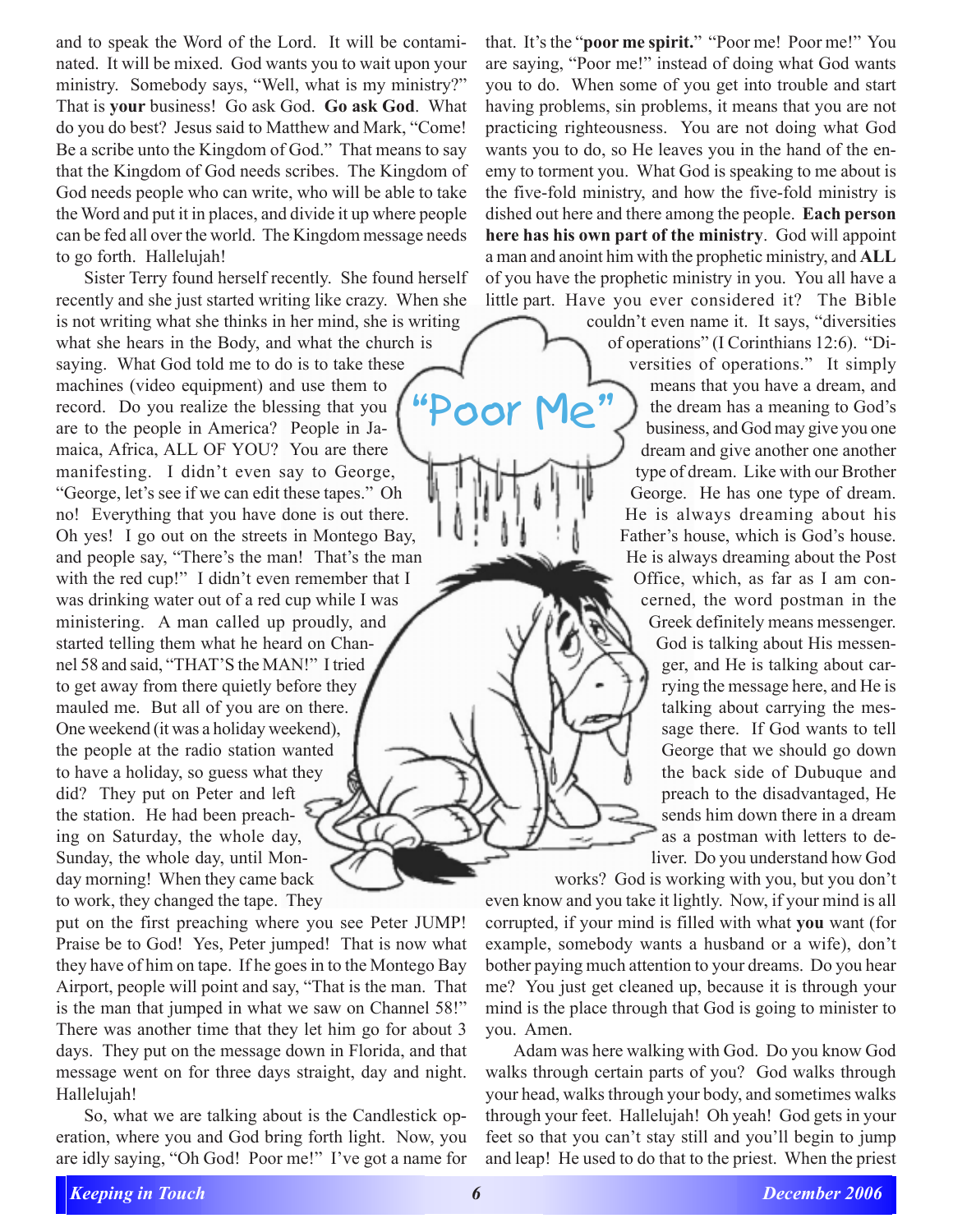came before the shekinah glory, and the glory of God hit him, he started to leap and dance, and he would leap, and when he leapt, the bells would ring. Hallelujah! Joy bells ringing!

So God is saying that He wants to walk in you, to talk in you, to be your God and for you to be His child (Leviticus 26:12). Don't you understand? The right hand wants to come together with the left hand to produce power. This helps me to understand a little about God's emotions. When I was a sinner, I had a problem, I think it was a devil possession. I could sit down very quietly and not say anything and you could provoke me, provoke me, and provoke me! But if I felt a movement that came right up through my head and went down the other foot, now you are dead. I mean, I just lost it completely. Oh yes! When I would lose it that way, I was in another realm where I thought I could do anything. I was conscious of what I was doing, but I couldn't stop myself from doing it.

What I have noticed is that there are avenues in your soul. Listen to me now. There are avenues in your soul that control different parts of your body, like how the brain on the left side controls the motion on the right side, and vice versa. God has so created man, in a peculiar way, remember that man is the temple of the living God (I Corinthians 6:19). Do you notice that in His temple, they have put certain things at certain places? If you wanted to eat bread, to feed on Christ, you would have to go to the right hand side, where the Table of Shewbread is. If you wanted to light the lamp, you had to go to the left-hand side. If you wanted to burn incense, you couldn't just start burning incense anywhere in the temple. You had to go straight to the Altar of Incense. I hope I am not boring you with these details! I am just giving you what God shows me. YOU ARE A TEMPLE OF THE LIVING GOD! God has placed certain things in you. There are certain parts of your mind that God is opening up that were never opened before. The more you go into God, the more He opens up your mind. 75% of your brain is not being used. Hallelujah! Can you imagine? If God touches you and all of a sudden your brain starts working, what would happen to you? We couldn't stand you. You would have to get out of here. We would probably chain you and take you out and say you had gone crazy.

I was sitting at the table with this brother. He weighed 250 pounds, bare muscle. I mean, no paunch, no nothing, just a solid man. He was the biggest man that I had ever known. He had big hands that came down to below his knees. We were sitting down at the table eating, and all of a sudden he said, "GET OUT OF HERE! GET OUT, I SAID!" He jumped up and ran around the house! We were sorry for the brother. He was seeing every demon that walked across the place. What a terrible situation it would be if you could see all of those devils. What would

you do? What do you think about Jesus? Do you think that He was seeing them? Hallelujah! He stood up there and He said, "I am the Son of Man who is in Heaven" (John 3:13). He was standing right there, and He said that He was in Heaven at the same time. He was moving



on all planes at the same time. He was moving on a heavenly plane in that He could be in complete contact with the Father while He was talking to you. He was talking to you, He was seeing you, He was in contact with the Father and He was seeing your condition. He was seeing your business, He was seeing what you are going to do tomorrow while He was talking to you today. His brain was different from ours. He was OPEN TO GOD. Adam had an experience with God and he found out that there was a certain point that you could go with God but you couldn't go beyond that point, and if you stepped beyond that point, you would be changed, out of the natural world. He must have been to that point.

I remember that I had an experience with Jesus where I was walking with Him in a garden. He came to three little steps and He stepped up the three steps. When I was about to go up them He said, "No, no." I believe that Enoch was allowed to walk up those steps, and that he went away. When He said, "No," I said, "But…" And then He said, "NO! Turn back." When I turned back, He came right into me, and I began to speak in Hebrew. Do you know what that means? He does not just want to walk **with** us and talk **with** us, but He wants to walk **in** us and talk **in** us. Then He will be our God and we will be His people. Now, in your private time with God, **press Him**. I'm challenging you. I'm setting you up. You press God to come into you. Ask Him, "Why won't You come into me in Your fullness? Why won't You take the areas of me that are blocking You? Why don't You take it? I give You all authority to take these areas. Come into me!" You challenge God! Hallelujah! You see, one scripture says that it is the time of the singing of the birds (Song of Solomon 2:12). The scripture also says, *Let my beloved come into his garden, and eat his pleasant fruit* (Song of Solomon 4:16b*)*. *Let my beloved come into his garden, and eat his pleasant fruit.* She was inviting Jesus Christ to come into her, and eat of the pleasant fruits, the fruits of the Spirit that were in her. Hallelujah!

God Almighty is speaking to a people at this time as never before. We are to be the ENOCH people. We are to be the people who go through the veil**.** We must go through the veil. Before the priest could go through that veil, he had to make an offering, and the offering was different than the one that he made out in the Outer Court. Out in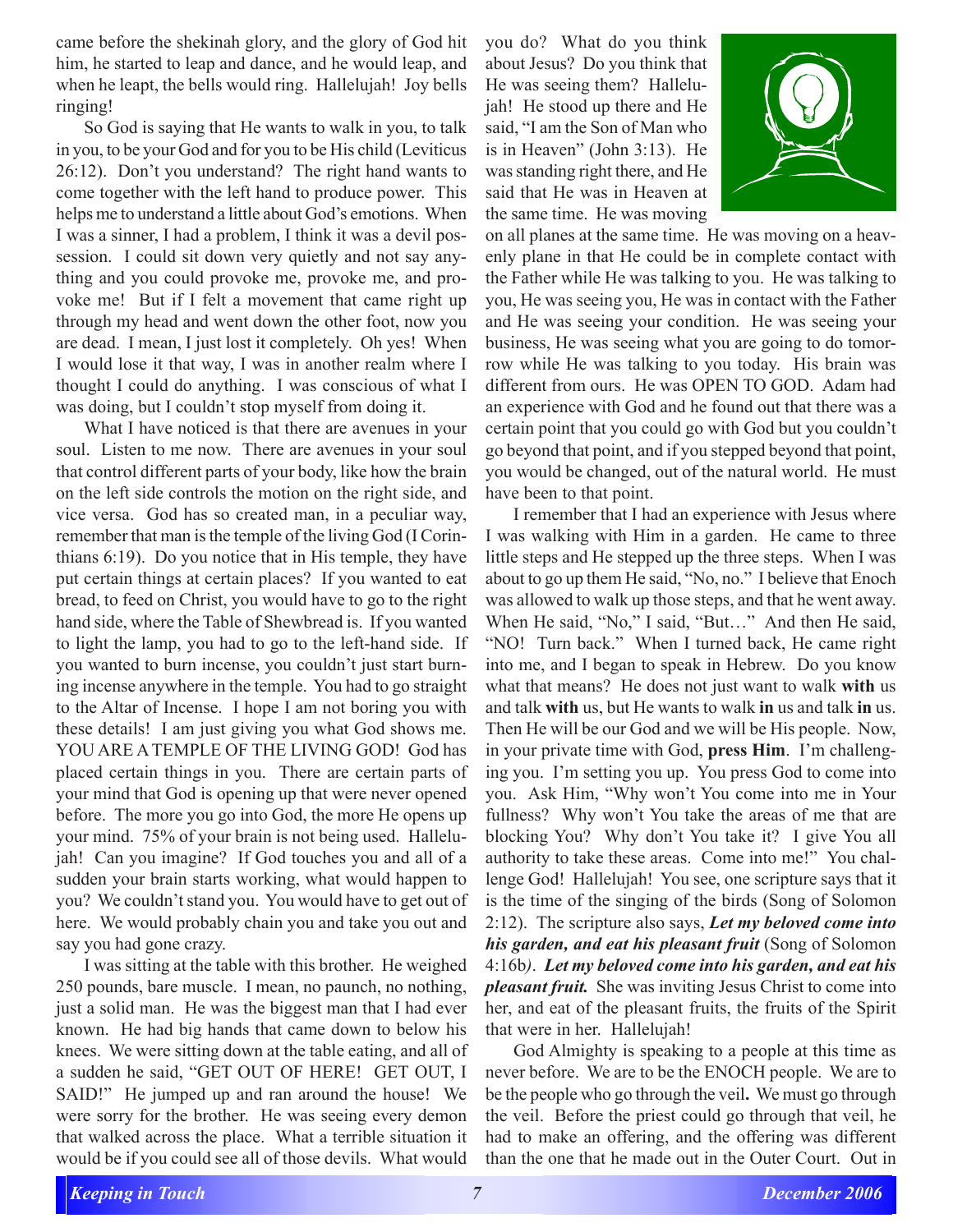the Outer Court, he killed the lamb, or the bull. He took the blood and put it in a basin. He carried the blood with him. This time he was not going to kill anybody's lamb, and he was not going to kill any bull. **He was going to offer himself.** Now, he was offering himself for Israel, for the sin of Israel, and for his own sins. He couldn't sleep the night before. They would not allow him to sleep. They kept reading the scriptures to him, and every time he would nod, they would wake him, and read the scriptures, and kept reading and reading and reading all night. Because when he goes into that Holy of Holies, he has to go in PURE. So he takes the incense, and the incense is a type of the soul. Do you know that when the incense burns, it leaves no residue? It leaves no ashes, nothing. He takes the incense and he says, "LORD GOD, for my sins, and for the sins of Israel." He puts it on the fire and it takes it and it goes up and then the Bible says he had to wait until it covered the Mercy Seat, lest you die (Leviticus 16:13). He said that if you go in there and the smoke hasn't covered the Mercy Seat, you are a dead man. He waits until that smoke goes in and covers the Mercy Seat. Then he comes in and makes his offering before God.

Now, if you can understand all of that, you will under-

stand that your soul must be offered as a sacrifice before God before you have the Enoch experience of walking through the veil. We are to walk through the veil and still remain here. God has ordained that a people will go through the veil and experi-

ence the resurrection life. We are to experience the resurrection life and still remain here on the earth. Do you understand? Now the resurrection life that I am talking about is that when men come to you and want to kill you, you will dare them. "Go ahead! Kill me!" The day will come when somebody will kill you. And three days after the person kills you, they will look you in the eye and say, "WHAT? DIDN'T I KILL YOU?" And you will say, "YES! But now I am alive for evermore." Jesus took away the keys of death and hell (Revelation 1:18). So therefore, His sons cannot go into death and hell anymore. We have ascended beyond death and hell. Hallelujah! This is the place where God is bringing us. Today God is asking a company of people to come in! But for now the ministry at this time is to be given to the church. Ephesians 4:12, *For the perfecting of the saints, for the work of the ministry, for the edifying of the body of Christ:* What does that mean? Do you think that it means that the ministry is going to be completed? Come to its completion, its end? That the prophets will cease? That the apostles will cease? Or that the apostle will become the Body, the prophet will



become the Body, the evangelist will become the Body? God has set some temporary caretakers to help the Body to come into Christ. I Corinthians 13:10, *But when that which is perfect is come, then that which is in part shall be done away.* For the prophet can only prophesy a part and the evangelist can only evangelize a part, and the apostles can only apostle in part, but Christ is the fullness! Hallelujah! So therefore, that Christ may dwell in you (Ephesians 3:17). There will be in you the fullness of Christ so that the Body becomes Christ. Glory to God!

When the scriptures speak of the manchild, do we know what the manchild is? You see, God uses all these little analogies and phrases. A woman is pregnant, so the church is impregnated with something, the manchild. The manchild church is a church that has Jesus Christ as its head, when Jesus is completely placed on His throne in our hearts. He becomes the Head of the church, and we don't do anything any more. No man will be there - man will be gone. So John walks down the street, and everybody says, "Hi, John. Didn't we know his father and mother? And didn't he grow up among us? Isn't he a realtor? Didn't we know him?" John laughs because they don't know him. They don't know him. Do you remem-

> ber what happened to Jesus? They said, "Is not this the carpenter's son?" (Matthew 13:55).

"We know him. He built the chair for Miss Jane over there, and he built a table over there for so and so. We have the table, so we have proof that this man is a carpenter." **They didn't**

**know Him.** So when Christ takes over, man is displaced. There are people saying that we are talking about we being manifested sons and things like that - NONSENSE! I wish I were. We are not manifested sons, but we believe in it. One day, not far away - and I can tell you what day it will be. You don't like dates, do you? Well, I'm going to tell you what date. Any day that you see the world come to the brink of destruction, you say, "Jesus, I am ready," because Jesus must activate the church to save the world, for His world is in danger of being destroyed by the devil, and God will not allow the devil to destroy the world. So at least we have that knowledge. We will be activated just in the nick of time, just when midnight is getting so dark that no morning would be there, it would have destroyed the whole world. At that time God will bring forth His saints. He said that the first thing that they will do is stop the war. Hallellujah! Stop the war! Proclaim the Sabbath! No man shall kill any more. Stop it! If any man raise his hand, he will be done. Amen. God said to rule with a rod of iron (Revelation 12:5), to shepherd the people with a shepherd's staff of iron. That is what the manchild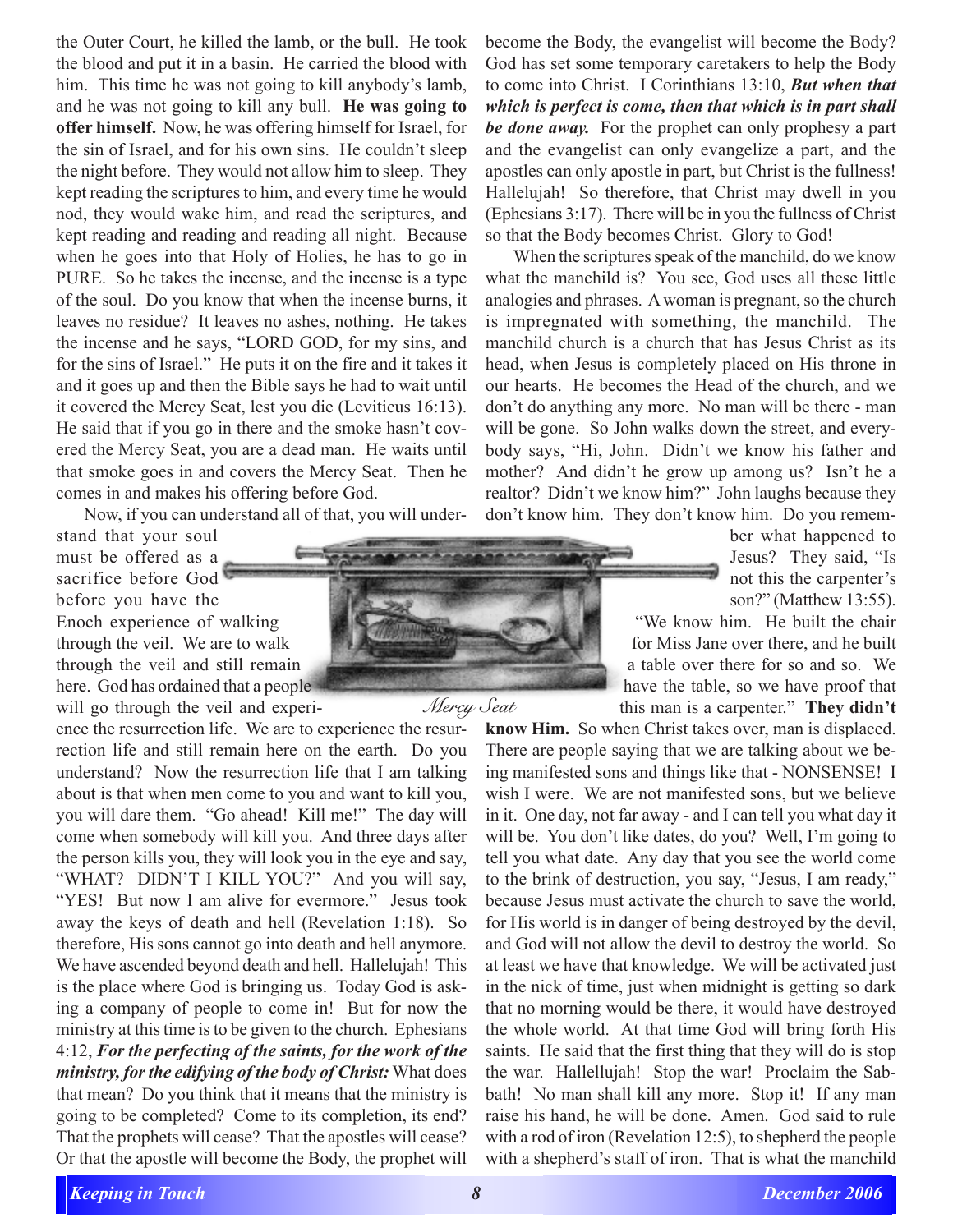is going to do. We can't do it now. We don't have Christ as our Head, as He should be. The fullness is not there. But let us begin to press God. Press God! Do you know why? God will never make you perfect without making me perfect. The brothers were saying they were perfect, and Paul said, "Well, very well. I wish to God it were so, for I would have profited myself." He is not going to make one person perfect and then you become another Christ, and everybody starts worshipping you. What He is going to do is to perfect all of us together. So there will be a company of people who understand what is going on, and that our duty is to save the world, to save humanity.

So therefore, the problem that we have among ourselves here is that we need to see the ministry functioning. Each person should be asking God, "What can I do?" As Brother Burt was telling us last night, his father said, "Well, sweep the floor. Sweep the floor." "God, what is my purpose?" "God, what am I supposed to be doing?" "What part of the Body am I?" He sent you out there to sweep the floor, and all of a sudden while you are sweeping the floor, you find yourself. Amen. You clean up refrigerators, and then you find yourself. God is now bringing the Body together as one. He said that you would be one, even as God the Father, God the Son, and God the Holy Ghost are one (John 17:21). Do you know why? Because there is one Spirit, and there is no division.

Do you know what the apostolic business is? All it is is somebody who hears from God and gives it to you. So the apostolic vision is being sent out to the brethren, and the prophetic Word comes forth. The evangelist begins to do his thing. Some people believe that if you are an evangelist, you must go out and get revelations from God. Any evangelist that is getting a revelation from God, he is not an evangelist. He is an apostle. In other words, the revelation of the Spirit of the Word, the revelation comes from God through the apostolic ministry to the brethren. You



take it and you begin to function under the apostolic ministry as parts of this ministry! The next thing, the prophet gets a Word, and he comes out with it, and the Word is to quicken you, to strengthen you, to help you to follow the apostolic Word. If there is another word coming, it is not God. God says, "Know them that labor among you" (I Thessalonians 5:12). So when I give out this Word, some of the brethren are saying, "Brother duCille wants everybody to follow him." It

couldn't be further from the truth. God told me to have nothing to do with the bride. Keep away from the bride. Don't bring forth any of your thoughts or things in the bride. Keep away from the bride. That was **my** instruction. Amen. I hope I am accomplishing it. I try my best. So, I don't want anybody to follow me. What I am afraid of is that you are not following what God is telling me, and that's the problem. Because, when God calls a person, and God gives him a direct Word, it is not something that he made up. I didn't go to Bible school to learn it. I just listen to God and He carries me through the waters, through the fire. I gave up my profession, because I couldn't even think like an accountant any more. I had to give it up. I gave up everything that I knew and I began to concentrate on the Word of God. What you have is a ministry, a function that I have nothing to do with. I listen and I speak to you. I don't write down what I have to say. I was writing down some scriptures, and I haven't been able to read them. Of course they are coming to me, so I don't need to read them. I just call them out.

What I am trying to say is that you have a privilege that not many people have, to hear from someone who has a fresh flow from God. Now, if it is not God, you must tell me. If it is not God, you must tell me. The fruit of what I am saying must come forth in you or else it is a waste of time. So the point is that God appoints men and women, amen! Men and women with good faculties, who can listen and say, "Wait, this didn't feel right!" "This did not sound right!" When you say that, it is a blessing to me. When anybody comes to me and says, "What you preached tonight didn't sound right!" it is a blessing to me. The blessing is that I don't know for myself anything. If you say something, I go back to God and say, "Did You tell me this, or did this come out of my mind?" If ever I find that it came out of my mind, I will be the first one to correct it. The reason is, I must bring forth Christ in His people. I cannot fail God. I cannot say things that are in my own mind. I cannot behave as I would love to sometimes. But God wants the Word to come straight to you. Now, the Word that I am seeing before me is the church functioning in its place. There is a bad habit among us. Everybody wants to do something else besides what God wants us to do.

I never forgot the musician that came to me, the pianist in Gatlinburg. He came to me and said, "What can I do? What can I do to really please God?" I said, "Son, fast tomorrow, and come into the meeting. Pray to God that He would use you as a musician." I had never seen anything like that. The young man was so energetic and wanted to see God use him. He got in there first. From six something (the meeting was at seven o'clock) he got in there and jumped on that piano, and he began to just play, just played from his soul. Nobody passed that door. People came into the door, but they didn't go to their seats. They came and fell at the altar. The service started with an altar call. Everybody was just weeping. The man was just playing. Nobody was even singing! The same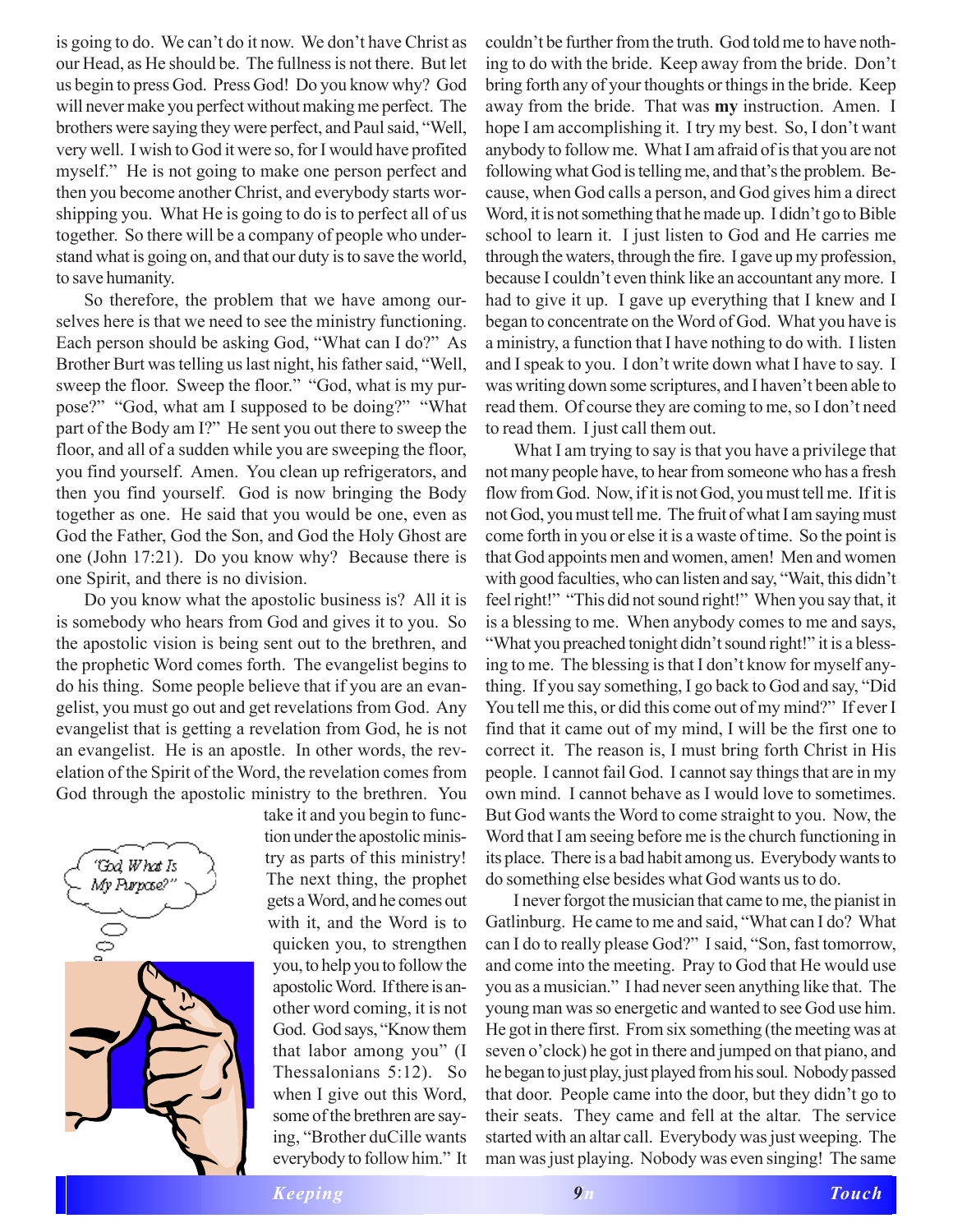sort of thing happened with Brother Charles Finney. You must believe in divine power. I see some of us don't believe in power. Now, God taught me how to believe in power, how to pray before coming to service, "I want six souls." I came in there after I prayed that and the place was empty. Mavis and I prayed for six souls one night and we came in to the church building and it was empty. Nobody came that night! But we started to sing and to praise God and somebody came in and went to the altar. Another one came in - six people came in to the altar and were saved that night. Divine power! DIVINE POWER! Begin to use this power, brethren. Begin to use this power. Some of you, God has anointed you to pray, and you have the greatest power in the church, and nobody notices you. You have the power to pray and ask God to move according to your prayer.

Now, I remember when I used to love to see people get knocked down on the floor. You know, we go through all these stages. I was a young man. The first day that God called me, I received the baptism of the Holy Ghost, and went into a Holy Quietness Church, and the whole church fell down flat on the floor and couldn't get up. After that, I kind of felt that everywhere I went, people must fall down on the floor. You know, when you touch the person and the person doesn't fall down, you have the tendency to give him a little "help," (you push a bit)! In fighting, there is a hold that you use that you touch a person on his forehead. Anybody that you touch on his head like that, he has to go back and he falls. I see them doing it in church, putting their hands on them, on their foreheads. It used to be Jujitsu in those days - BAM! On your forehead and you fell down. And I see them doing **it** in the church. But you know one day God came to me and said, "What do you really want? Do you want to humble the people so they fall down? Or do you want to **bless** them?" I said, "I want to **bless them**." From that day on, rarely anybody fell down in my service because I wanted to bless them. I don't especially want them to fall down. That doesn't gratify me anymore. I just want to BLESS them.

So the prophets prophesy. Now, what is prophecy? You get used to Brother Burt, and you come and you say, "Oh God, I want a Word from You tonight!" And you are looking for him to come over there and to say unto you, "The Lord would say unto you brother/sister, so and so and so and so." That is only one little-bitty part of prophecy. The prophetic ministry is preaching, and it can be anything you say. I went up to someone and I said, "Hi. How are you? I haven't seen you in a long time. You must be misbehaving." I just intended for it to be funny. It was not funny. The person was badly hurt because I made light of a situation that I didn't know about. A famous one I will tell you. We went into service, and I was preaching restitution. A sister was sitting down here in the front. I said, "If you steal a man's cow, and you say you repented, why don't you give back his cow?" She got up and left, and half of the congregation walked out with her. I had no idea what was happening. Then a dear sister came to my wife and said, "Sister duCille, Brother duCille is a fine brother, a good preacher and everything like that, but why does he have to be so explicit at times?" So she said, "What? What do you mean? What did he do?" She said, "He must have known that the sister's brother stole the cow." I had no idea of any cow business.

Do you see? I found out I could not make a joke. To this day, I dare not make a joke with you. I'll get into trouble, because I'm going to speak your business. I met a brother, and I shook his hand, and I said, "Man, you are a beast." Oh God! I am glad that he forgave me, because he was dealing with that situation. He got up in a meeting and testified, and said that, "I am just a beast!" because he had done something that his own conscience was against God. That is prophecy in the church! Prophecy from your lips! If you curse somebody, they are cursed. If you bless somebody, they are blessed. Do you hear me? THERE-FORE, BLESS EVERYBODY! That is prophetic power and ministry that is in the Body. The spirits take the words that you speak from your mouth! If you speak a good word, the spirits of God take it and bless the person. If you speak a bad word, the devils take it and "SLAM!" In Fort Lauderdale, a dear sister that was a friend of ours was driving down the street, and you know that boys can sometimes be very rude and terrible. About six boys came with their bicycles and began to slowly ride in front of her. She tried to go this way (left) and they went (left), and she tried to go this way (right) and they went (right). They backed her all around and they were just laughing at her, and she got so mad. She said to one boy, "I hope that someone will come and knock you down and kill you!" She went down to the store. When she was coming back, she was just in time to see them putting him in an ambulance. A car with an impatient driver had come and the boy tried the trick with him and he stepped on the gas and knocked the boy to pieces. She never forgot it, for she felt that she did it, she commanded it. She **commanded** it. The Spirit of God talks about commanding the blessing. You have the power to command the blessing and to command the curse.That is the reason to get rid of that bad thinking, that evil thinking. Somebody hurts you and you start to think evil, just get rid of that thought immediately. Ask God to help you, tell somebody to pray with you to get rid of it, because your mind, your thinking will motivate every spirit in hell to go out there and to do what you tell it to do. You have the power of life and death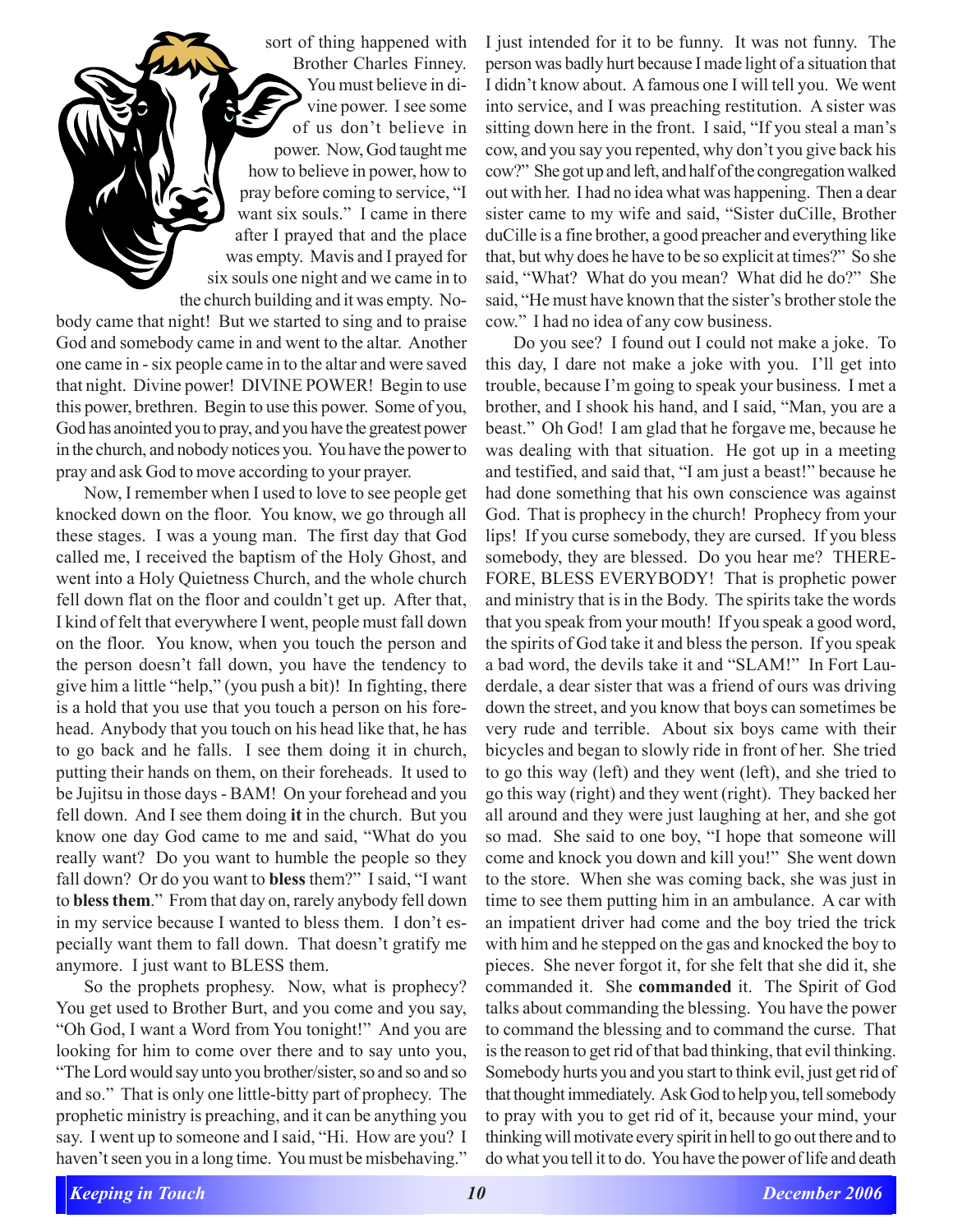in your tongue (James 3:8-10).

The evangelistic ministry must preach the revealed truths of the Body. God said that at the end of time, all of the mysteries of the gospel would be finished. That means that God is telling somebody. The **secrets of God** are being revealed to somebody. Now, when I met Jesus, Jesus began to talk to me and to tell me some things that the church never heard before. I wondered if Paul knew some of the things when he wrote some of the books we have in the Bible? Or whether God just prophetically used him? You know, the prophet can prophesy above his head. The prophet doesn't know what he is saying. He prophesies above his head. He himself is sitting down waiting to see the thing come to pass, because he never thought of it before he prophesied it. So therefore, the church now, the Body of Christ now, is going to speak words beyond its own understanding. I am talking about in your daily life. In your daily life you are speaking things. "Never mind, child, God is going to bless you." "The LORD will bless you." "Let us pray. Oh God, bless this person." And you have let loose deliverance to that person. As long as that person lives, that blessing is going to follow them, because you pronounced it.

The right hand will not lift this book [completely], but the left hand goes along with it [and the book is lifted completely]. This is what God is doing with you. You are the left hand that will come together with the right hand of God. God and man, working together to bring forth light in the earth. Every mystery of God is being

revealed to

this

church. Now, my detractors will say that Cecil says that we are the only ones getting the truth. Now, if you notice, that is not what I said. **This church means this church over the whole world that is walking with God.** The ears must begin to hear. Do you notice that we have five discernment gifts on the outside: hearing, seeing, feeling, tasting and smelling? You are the outside part of God's discernment. You are hearing. You are seeing. You are smelling. You taste. You don't even know what you are doing. Some times you wonder what is going on. You don't know that you are smelling. But, let me give you what we mean by a smell.

A spirit can come in here on a certain spiritual frequency. I'm using words that you probably need to consider. Frequency - a spirit walks in through that door and a spirit comes in on a certain frequency, and if you are one

who hears from God, you don't hear him. If you are one who sees all the visions, you will never see him. If you are one who feels, you will never feel him. But he is coming in on the frequency of a smell, for you will never see a smell, and you will never hear a smell, and you will never taste a smell. However, there are some people here who God has put on that smelling frequency. You alone can discern that spirit and, if you are functioning, you will. If you are not functioning, that spirit will have freedom in the midst of the congregation. Amen. We were looking at a brother preaching, just preaching. I wouldn't even say there was body language, because there is a spiritual discernment that you exercise that the person doesn't necessarily have to have the body language. You are talking about psychology now. BUT you discern that that man is unclean. Now, you ask yourself, "Why did I discern that the man is unclean? Why did God set that in the Body, that I can discern uncleanness in the ministration of God's business?" The moment that you discern it you become responsible. The moment that you discern it in a person in the ministry or otherwise, you have become responsible. You need to pray for him. God wants somebody to pray for him. God wants somebody to pray for him, but some of us say, "Hey,

h e is unclean. We want nothing to do with him." You do the very opposite of what the Spirit of God wants you to

do. That is us. That is humanity. "Keep away from that brother. He is unclean."

You have it, and we can do everything. There is a vision in the church. I will give you a scripture here. Turn to Mark 8:22, *And he cometh to Bethsaida; and they bring a blind man unto him, and besought him to touch him. 23And he took the blind man by the hand, and led him out of the town; and when he had spit on his eyes, and put his hands upon him, he asked him if he saw ought.* That's peculiar. I've never seen Jesus do that before. *23And he took the blind man by the hand, and led him out of the town; and when he had spit on his eyes, and put his hands upon him, he asked him if he saw ought.*Why did He do that? Isn't it peculiar for Jesus to do that? He did not do that to anyone before, to ask him, "What have you seen?" Let's see what the man saw. 8:24, *And he looked up, and said, I see men as trees, walking. 25After that he put his hands again upon his eyes, and made him look up: and he was restored, and saw every man clearly.* Brethren, what is